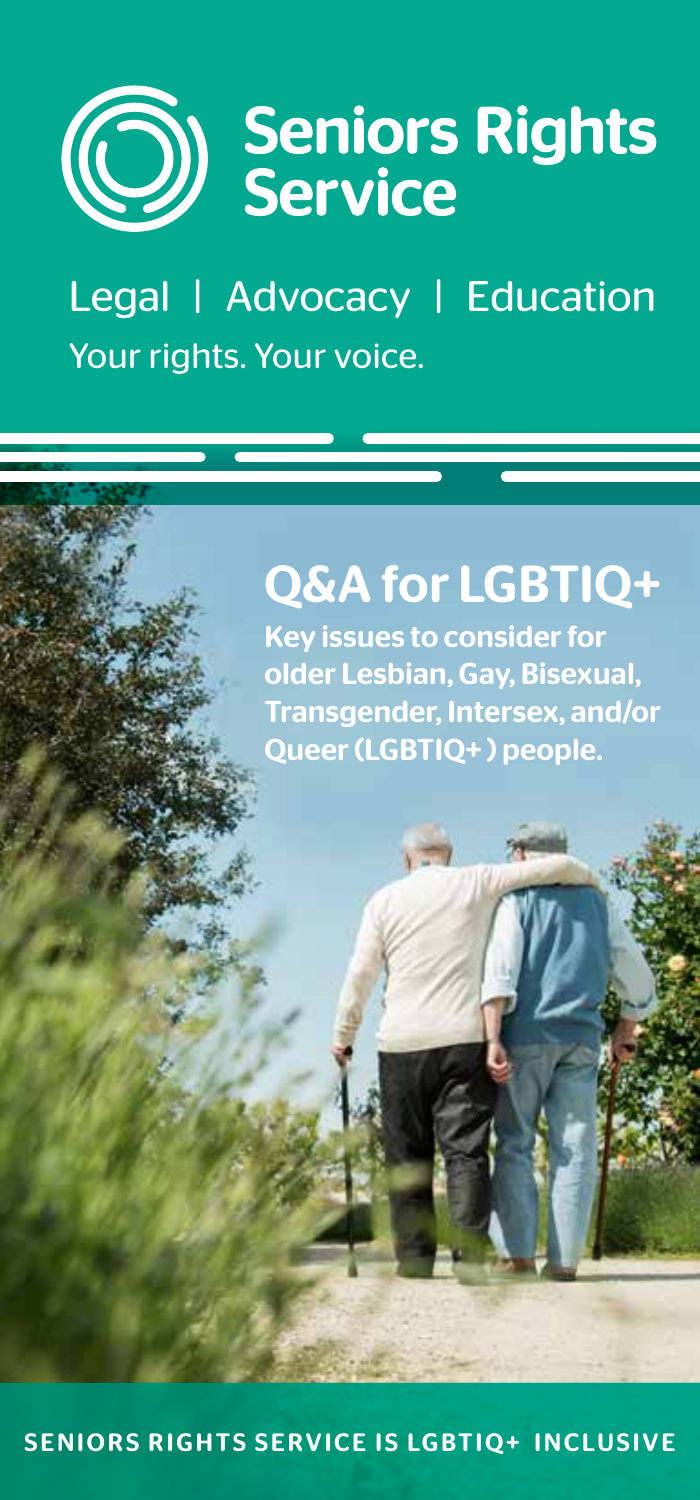Why are the documents discussed in this booklet particularly relevant for the same of the set of the USB and the USB and the USB and the USB and the USB and t<br>LGBTIQ+ people?

LGBTIQ+ people can be vulnerable to having their wishes disregarded by relatives or carers when financial, property and medical decisions are made on their behalf. To ensure your wishes are carried out and your partner's rights and/or the rights of your chosen family are protected, you should have a will, power of attorney, guardianship document and advance care directive. You should review these documents regularly after significant life events (end of relationship, major asset purchase etc).

Having a will ensures that your property and assets are distributed according to your wishes when you die. Without a will, your estate will be distributed according to the Succession Act, and the people you most want to benefit may receive nothing. Your will should be specific, up to date and reviewed regularly. A will is essential to inform people about your wishes.

Note: See the Resources section for where to get assistance on wills.

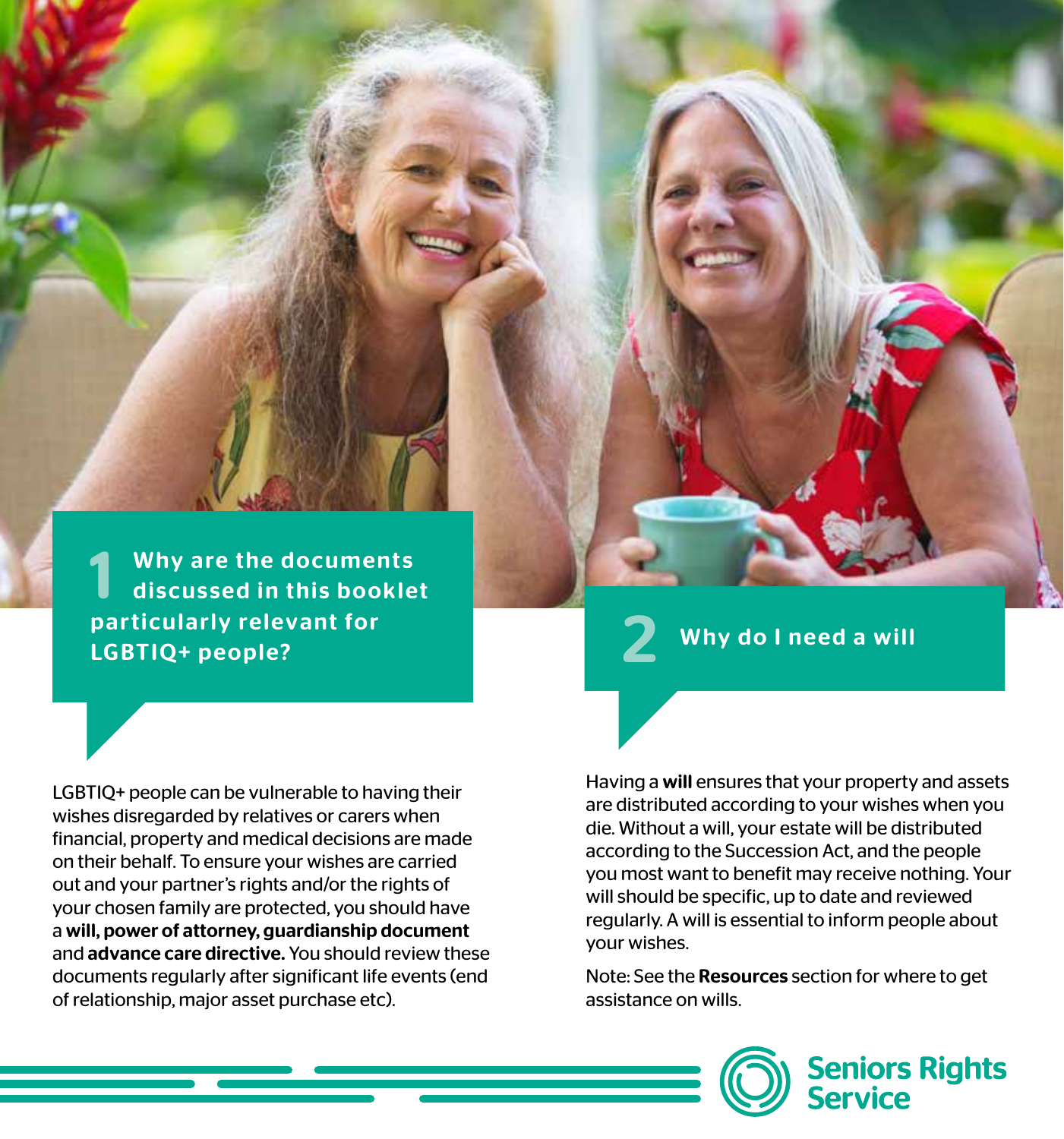What is a power of attorney?

A power of attorney is a document which appoints one or more people to make financial and legal decisions on your behalf. It operates while you still have capacity.\* It may be useful when you are overseas or temporarily unable to make the decision yourself.

\* Capacity is a legal term for the ability to make decisions and means understanding the choices and the consequences of a decision.

# 4 What is an enduring power of attorney?

An enduring power of attorney (EPOA) differs from a general power of attorney in that it gives an appointed person or persons the ability to make financial decisions on your behalf after you lose capacity,\* for as long as you live. It is a powerful document and gives the person or persons access to your bank accounts and assets. On this basis, the person should be carefully chosen and be a person you trust and who has the ability to manage your estate and finances.

The power of attorney document needs to be properly registered with NSW Land and Property Information if real estate is to be bought or sold by the attorney.

An EPOA can be revoked (withdrawn) at any time while you still have capacity.

\* Capacity is decision-specific: you may have capacity to make some decisions but not others. A solicitor is able to assess your capacity. If they have doubts they will seek an assessment from a health professional.

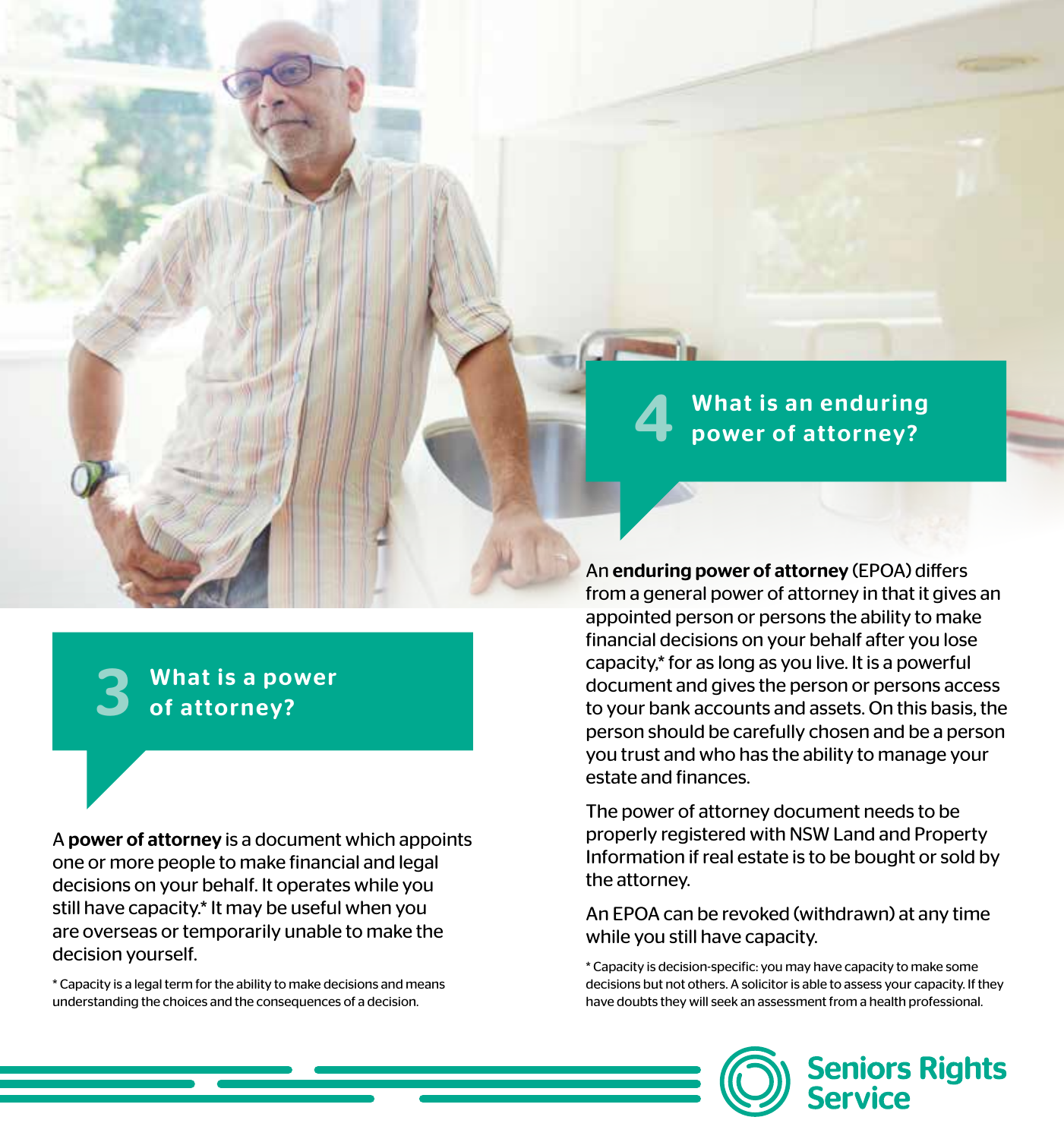### What is guardianship?

A guardian is a person you choose to make decisions on your behalf in areas of health, welfare and accommodation. Enduring guardianship only comes into effect when you no longer have capacity. Your guardian will gain the power to make decisions for you when you can no longer make decisions for yourself due to physical or mental incapacity, or both. Physical incapacity involves physical frailty to the extent that your welfare is at risk by staying at home, even if you have services in place. A guardian may make decisions about where you live, what medical and dental treatment you receive and so on. They cannot make decisions about who can visit you unless you specifically allow that power. Your guardian is a substitute decision maker so should be someone you trust.

If you have no relatives it is really important that you have a guardian. Contact the NSW Trustee and Guardian for assistance on guardianship. See the Resources section in this booklet for more information.

## What is an advance care directive?

An advance care directive sets out the medical care you wish to receive or NOT receive if you are no longer able to speak for or make decisions for yourself. It is particularly important to consider having such a document in place when you have a progressive, life-threatening illness. You can specify what treatment you want, including resuscitation, life support and artificial feeding. Your guardian should have a copy of the document and should make all your treating health professionals aware of it. An advance care directive should be drafted in consultation with your doctor, who should witness it and keep a copy.



**Seniors Rights<br>Service**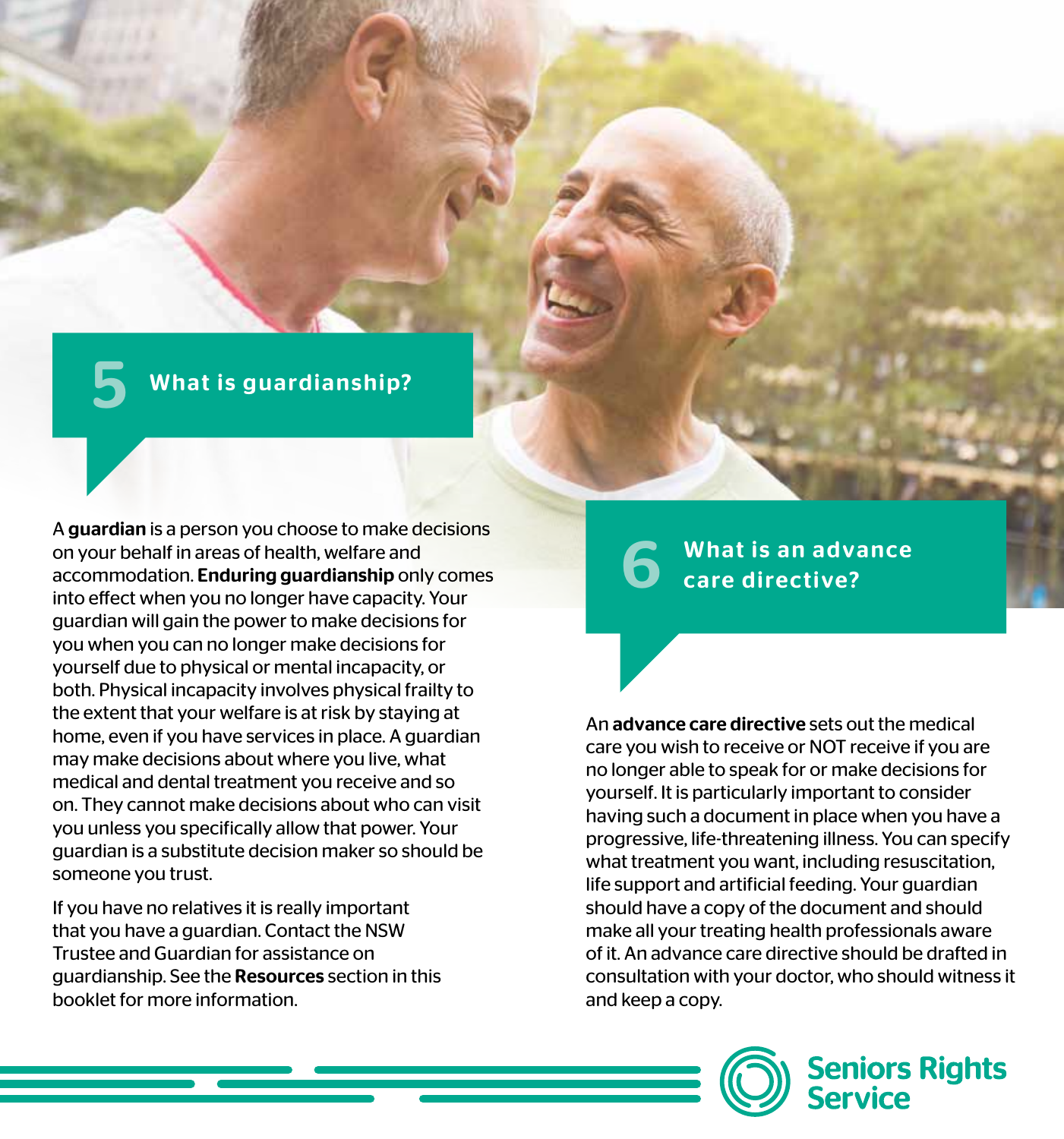

**7** Do I have to censor<br>
or 'de-gay' my home before services visit me?

No. You do NOT have to discuss what is on your bookshelf or your wall. You have the right to personal privacy over your possessions, sexuality, gender, identity, ethnicity and so on. Everyone has the right to live in their home as they choose. The Aged Care Act 1997 and Australian privacy laws are there to protect you. If you have concerns, talk to the service provider or contact an advocate at Seniors Rights Service to assist you.

**Can health care practitioners** discriminate against me because of my sexuality, gender or gender identity?

No. If they do discriminate against you, they are in breach of the NSW Anti-Discrimination Act 1977. You can report them to the NSW Anti-Discrimination Board and to their professional body, as their behaviour is likely to be in breach of their professional Code of Practice. If you are in hospital, ask to speak to the Patient Liaison Officer to discuss your concerns.



**Seniors Rights<br>Service**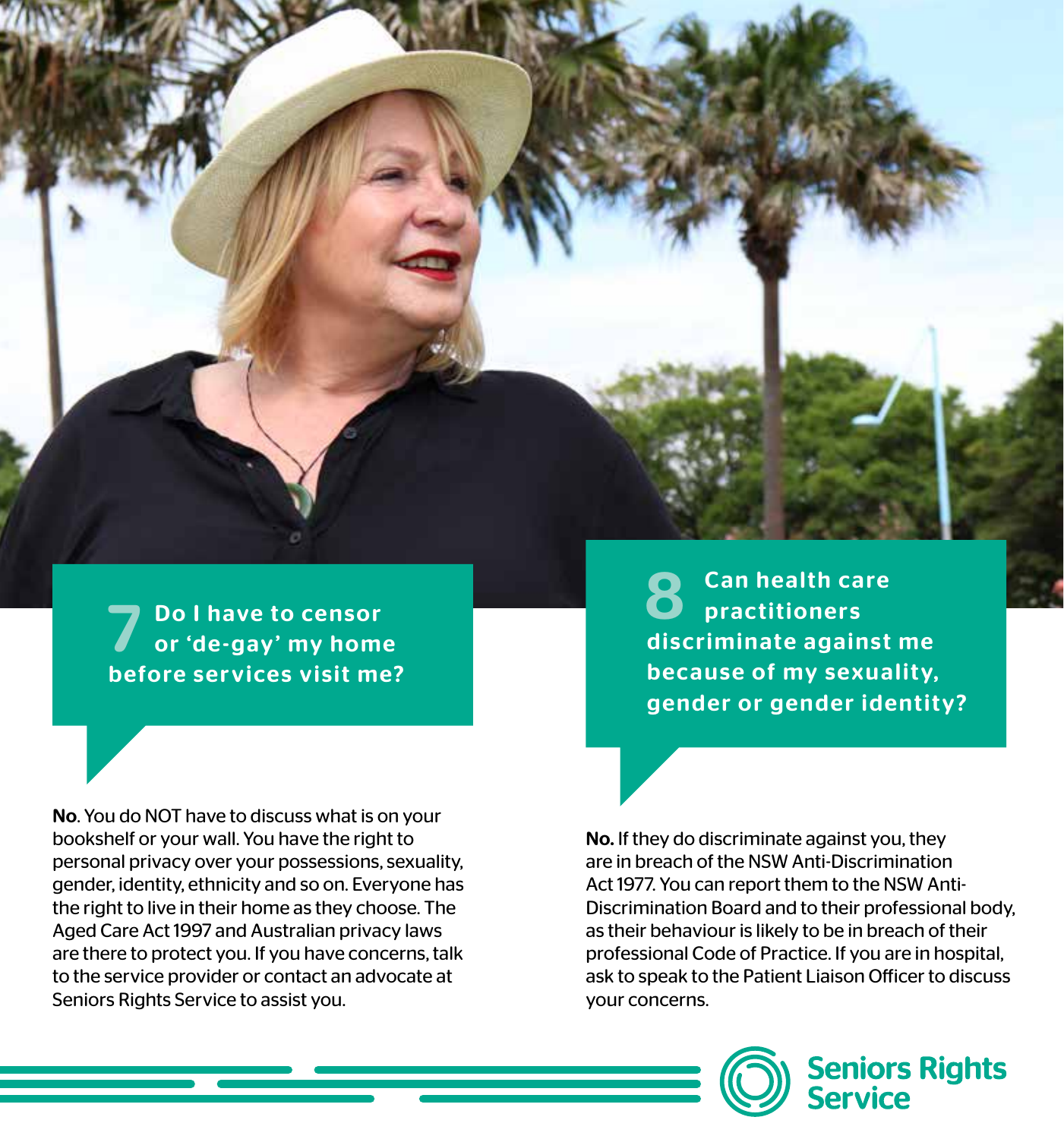**Can staff providing** home care or residential care discriminate on the basis of sexuality or gender identity?

No. As of August 2013, the Sex Discrimination Act of 1984 states that any federally funded aged care service may not discriminate on the basis of sexual orientation, gender identity or intersex status. However, religious and other providers are still exempt if not federally funded. If you have a complaint, you can make a report to the manager of the service or call Seniors Rights Service, where an aged care advocate can assist you to make a report.

10 Can people<br>10 discriminate against my partner, spouse or chosen family when they are visiting me?

No. Your partner, spouse or chosen family should be treated with respect and dignity, and should not be subject to discrimination. You also have the right to privacy during the visit. Call Seniors Rights Service if you are not afforded the respect you deserve.

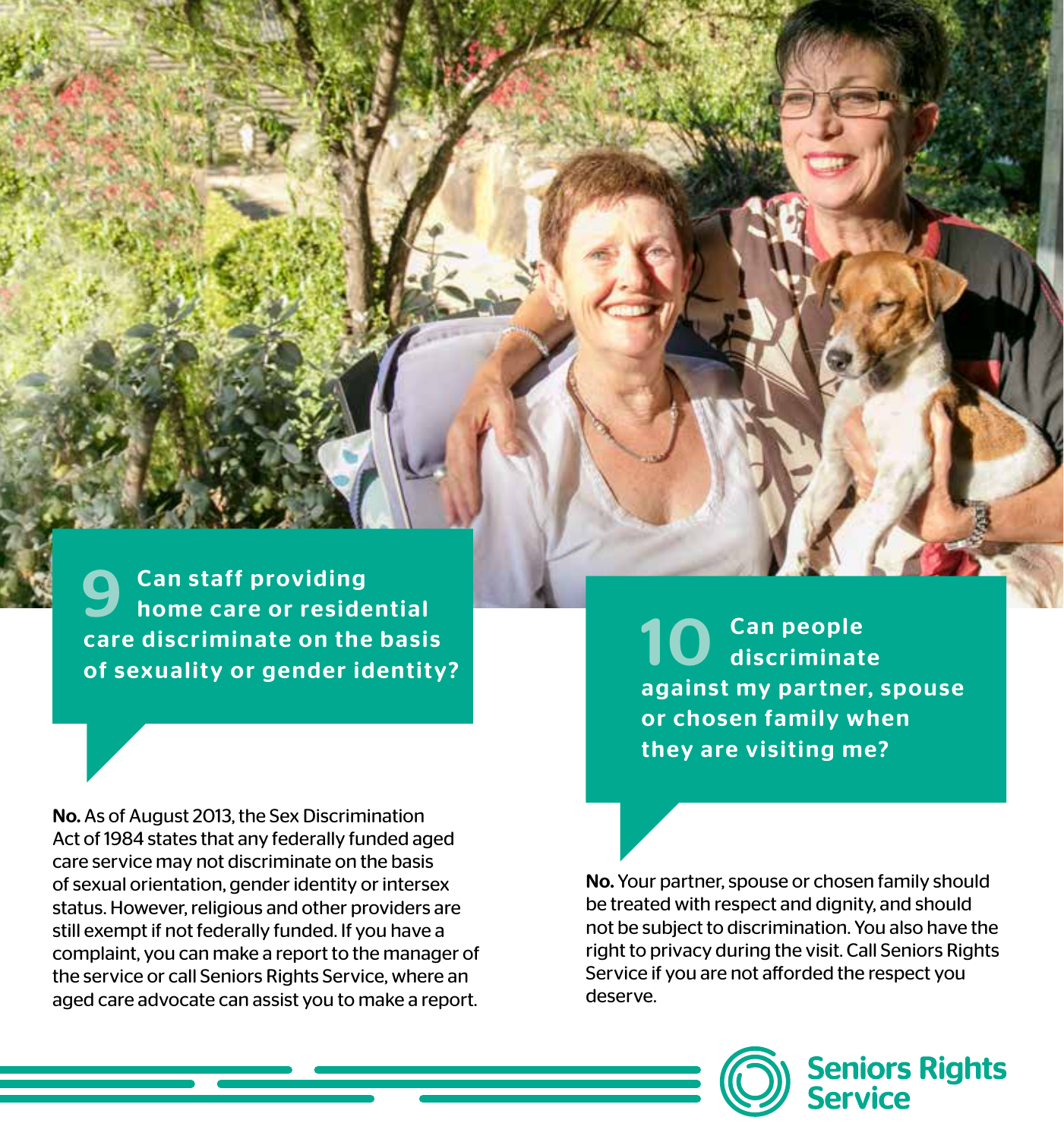## Resources and Contacts

#### Wills, power of attorney and guardianship

NSW Trustee and Guardian 1300 364 103 [www.tag.nsw.gov.au](http://www.tag.nsw.gov.au)

Council on the Ageing (COTA) Legal Pathways 1800 449 102 or 02 9286 3860 COTA has certain eligibility criteria.

The Law Society of NSW 02 9926 0333

#### Advance care directive

NSW Health 02 9391 9000 [www.health.nsw.gov.au/patients/acp/Pages/](http://www.health.nsw.gov.au/patients/acp/Pages/default.aspx) [default.aspx](http://www.health.nsw.gov.au/patients/acp/Pages/default.aspx)

#### Legal resources

Community Legal Centres (CLCs) are located throughout NSW. Visit [www.naclc.org.au/clc\\_](http://www.naclc.org.au/clc_directory.php) [directory.php](http://www.naclc.org.au/clc_directory.php) to find your local CLC

Law Access 1300 888 529 [www.lawaccess.nsw.gov.au](http://www.lawaccess.nsw.gov.au) 

Inner City Legal Centre provides specialist LGBTIQ+ legal advice across NSW 1800 244 481 [www.iclc.org.au](http://www.iclc.org.au)

Aboriginal Legal Service 1800 733 233 [www.alsnswact.org.au](http://www.alsnswact.org.au)

#### Other resources

Health Care Complaints Commission 1800 043 159 [www.hccc.nsw.gov.au](http://www.hccc.nsw.gov.au)

Silver Rainbow LGBTIQ+ Ageing & Aged Care [www.LGBTIQ+ health.org.au/ageing](http://www.lgbtihealth.org.au/ageing) 

NSW Capacity Toolkit available at [www.justice.nsw.gov.au](http://www.justice.nsw.gov.au)

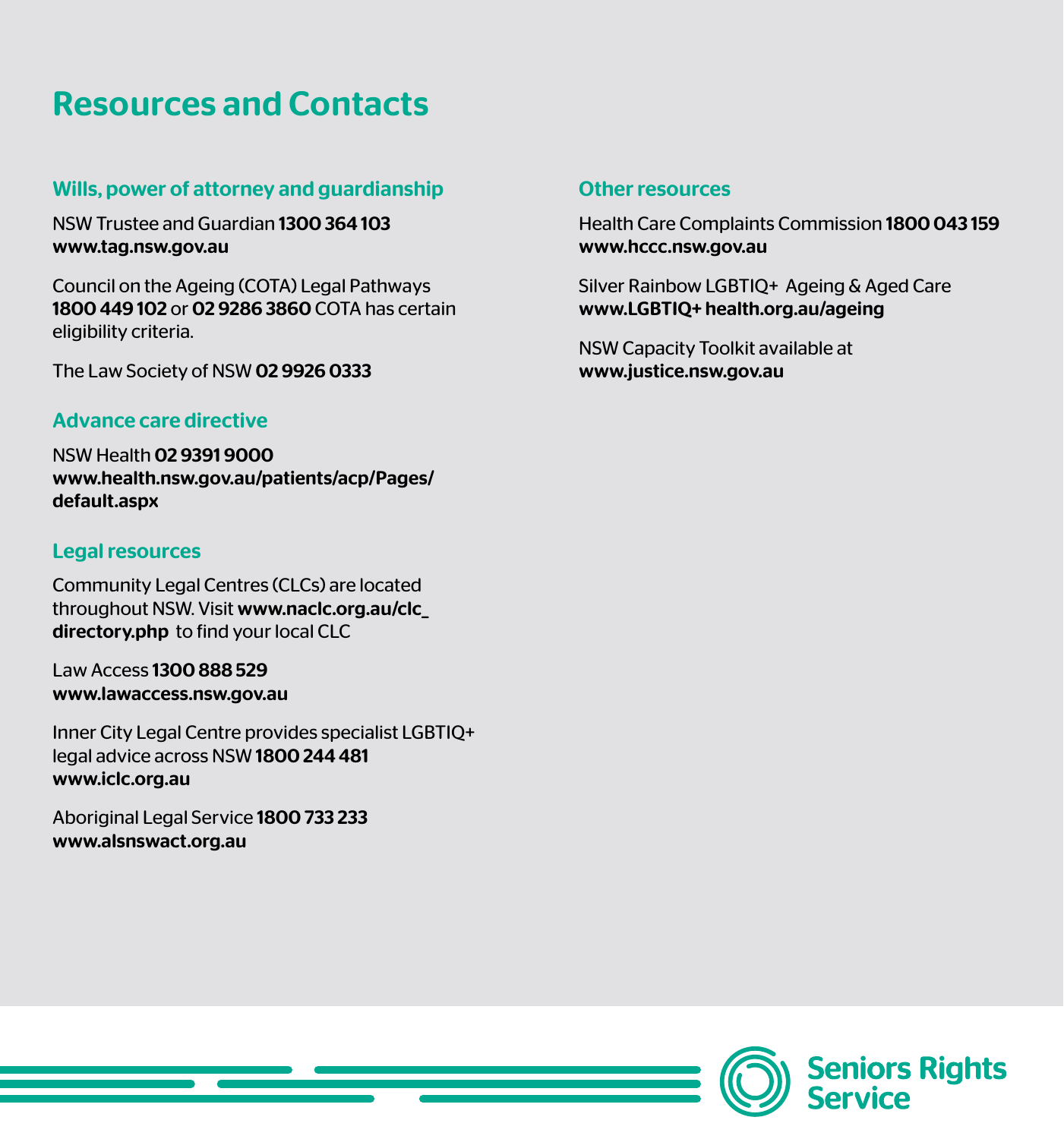## What does Seniors Rights Service do?

Seniors Rights Service is a multi-faceted and multi-disciplinary organisation working for the rights of older people. Our legal services give legal advice to people in NSW over 60 on a broad range of matters, including consumer issues (such as unfair contracts), human rights (elder abuse), financial issues (planning), substitute decision making (EPOA and enduring guardianship) and issues regarding retirement village managers or operators and strata property law.

Seniors Rights Service provides aged care advocacy to people receiving Commonwealthfunded aged care services, including residential aged care, home care packages and the Commonwealth Home Support Programme. Our advocacy service assists people to learn about and uphold their rights. We also raise concerns you might have with aged care service providers.

We provide targeted rights-based education to a diverse range of older people.

Seniors Rights Service produced this booklet with funding from Family and Community Services NSW.

## **Checklist**

| I know what an enduring power<br>of attorney is                         |
|-------------------------------------------------------------------------|
| I have appointed a person I trust to be<br>my attorney                  |
| I understand what an enduring guardian is                               |
| I have appointed an enduring guardian                                   |
| I have made my will                                                     |
| I have included all beneficiaries                                       |
| I have specifically excluded person(s)                                  |
| I have told the people I have appointed<br>where the documents are kept |
| My will is stored safely and my executor<br>knows where it is           |